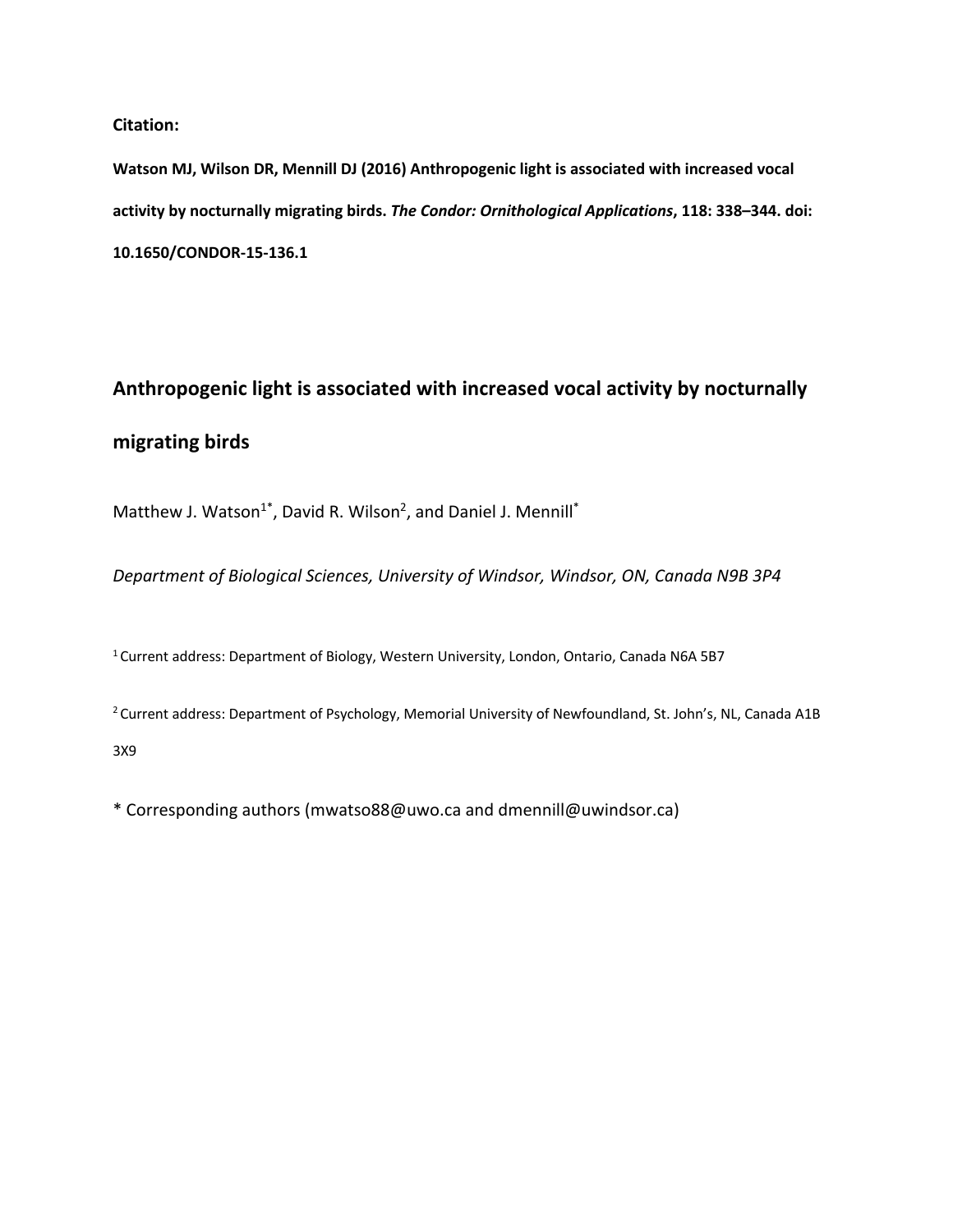#### <sup>1</sup> **Abstract**

2 Anthropogenic modifications to the natural environment have profound effects on wild animals, 3 through structural changes to natural ecosystems as well as anthropogenic disturbances such as 4 light and noise. For animals that migrate nocturnally, anthropogenic light can interfere with <sup>5</sup> migration routes, flight altitudes, and social activities that accompany migration, such as <sup>6</sup> acoustic communication. We investigated the effect of anthropogenic light on nocturnal  $7$  migration of birds through the Great Lakes ecosystem. Specifically, we recorded the vocal 8 activity of migrating birds and compared the number of nocturnal flight calls produced above <sup>9</sup> rural areas with ground-level artificial lights compared to nearby areas without lights. We show 10 that more nocturnal flight calls are detected over artificially lit areas. The median number of 11 nocturnal flight calls recorded at sites with artificial lights (31 per night; interquartile range: 15  $12 - 135$ ) was three times higher than at nearby sites without artificial lights (11 per night; 13 interquartile range:  $4 - 39$ ). In contrast, the number of species detected at lit and unlit sites did 14 not differ significantly (artificially lit sites: 6.5 per night; interquartile range:  $5.0 - 8.8$ ; unlit sites:  $15$  4.5 per night; interquartile range 2.0 – 7.0). We conclude that artificial lighting changes the  $16$  behavior of nocturnally migrating birds. The increased detections could be a result of ground-17 level light sources altering bird behavior during migration. For example, birds might have  $18$  changed their migratory route to pass over lit areas, flown at lower altitudes over lit areas, <sup>19</sup> increased their calling rate over lit areas, or remained longer over lit areas. Our results for 20 ground-level lights correspond to previous findings demonstrating that migratory birds are 21 influenced by lights on tall structures.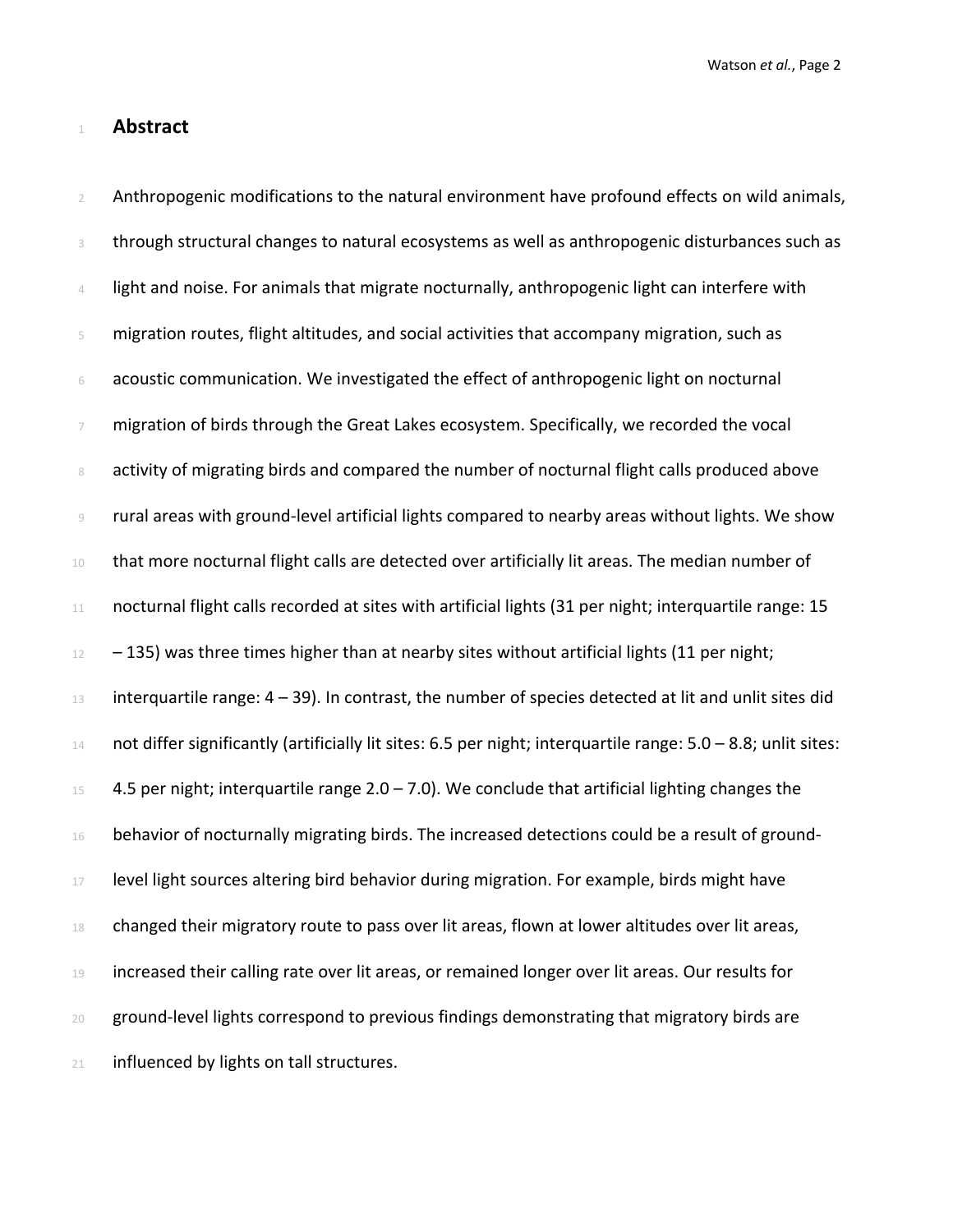- **Keywords:** anthropogenic light, birds, light pollution, migration, night flight calls, nocturnal
- flight calls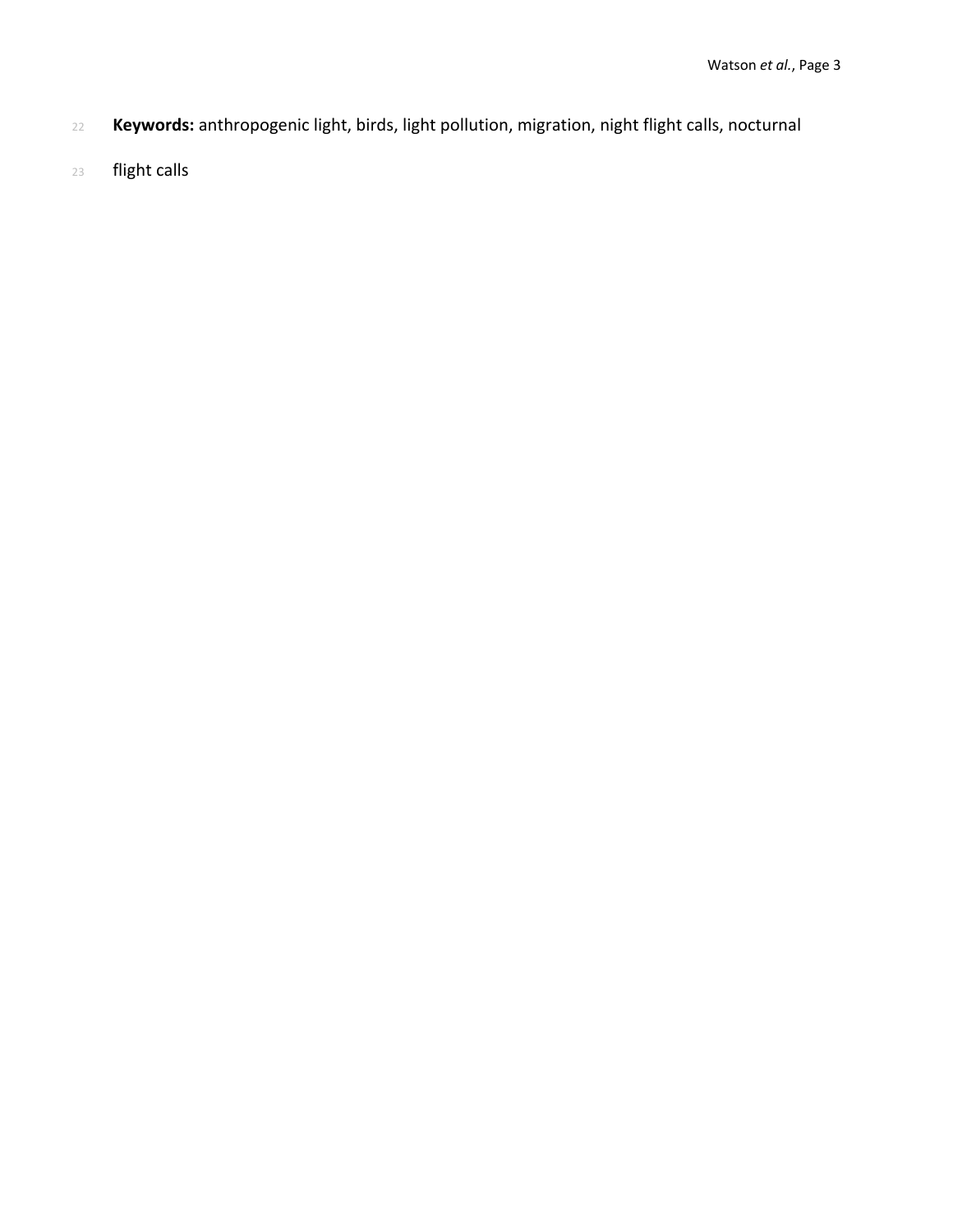# **Introduction**

| 25     | Anthropogenic light has detrimental effects on diverse animal taxa (Longcore & Rich                    |
|--------|--------------------------------------------------------------------------------------------------------|
| 26     | 2004; Davies et al. 2014). For example, lights mounted atop communication towers, lighthouses,         |
| 27     | wind turbines, oil platforms, and skyscrapers attract nocturnally migrating birds, resulting in        |
| 28     | fatal collisions; these collisions contribute to hundreds of millions of birds deaths annually in      |
| 29     | the United States (Wiese et al. 2001; Hüppop et al. 2006; Gehring et al. 2009; Horváth et al.          |
| 30     | 2009; Loss et al. 2014). In addition, tall lit structures disorient birds (Cochran and Graber 1958;    |
| $31\,$ | Jones and Francis 2003; Longcore & Rich 2004), which can cause them to expend additional               |
| 32     | energy during migration. Migratory birds rely, in part, on celestial cues for orientation              |
| 33     | (Wiltschko and Wiltschko 1996) and birds may become disoriented when anthropogenic light               |
| 34     | alters the perceived horizon (Herbert 1970). Different types of lights may minimize the effect of      |
| 35     | artificial lighting (Evans et al. 2007; Poot et al. 2008; Doppler et al. 2015), but such bird-friendly |
| 36     | lighting is not widespread.                                                                            |
| 37     | A growing body of research reveals the disruptive effects of anthropogenic lights atop                 |
| 38     | tall structures for migratory birds (Wiese et al. 2001; Longcore & Rich 2004; Hüppop et al. 2006;      |
| 39     | Gehring et al. 2009). Yet most anthropogenic lights are at ground level. There is little research      |
| 40     | on the influence of ground-level lights on migratory birds (although see Evans et al. 2007).           |
| 41     | Ground-level anthropogenic lights influence other aspects of avian behavior, such as the timing        |
| 42     | of nest initiation, the timing of the dawn chorus, and the frequency of extra-pair copulations         |

(Kempenaers et al. 2010). Whether widespread ground-level lighting influences migratory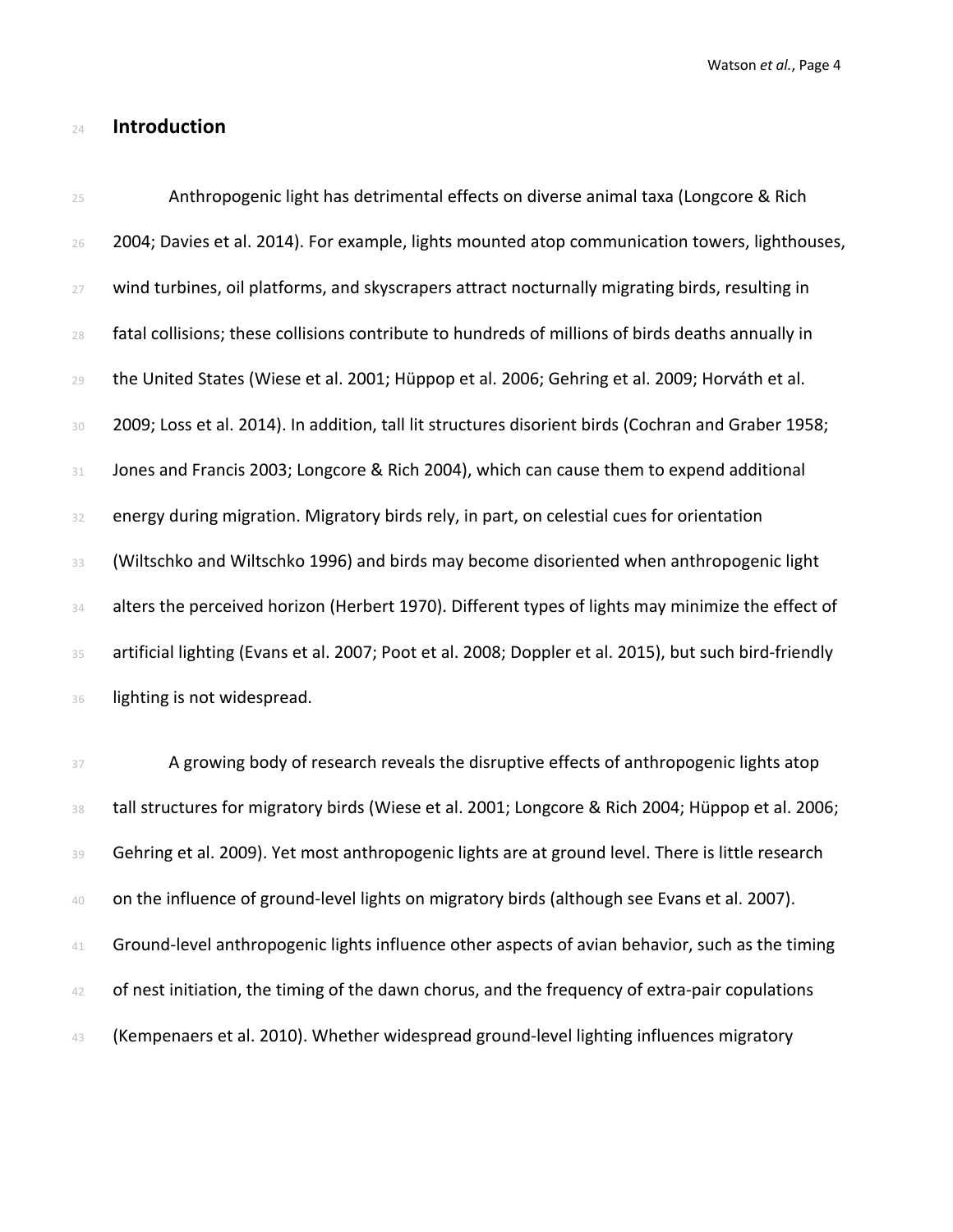44 behavior of birds has received little attention, in spite of the fact that most migratory birds pass 45 over countless anthropogenic lights during both spring and fall migrations.

46 By monitoring nocturnally migrating birds, we can evaluate the effects of anthropogenic 47 light on migratory behavior (Evans et al. 2007; Farnsworth and Russell 2007; Hüppop and 48 Hilgerloh 2012). There are different technologies that can be used to track migrants and study 49 their responses to anthropogenic disturbance. Radar technology facilitates measurements of the size, speed, and orientation of flocks of migratory birds (Diehl et al. 2003; Gauthreaux and Belser 2003; Gagnon et al. 2010), but cannot resolve individual birds or the species composition of migratory flocks (Balcomb 1977). Bird banding offers the ability to study individual birds, but does not sample migrants during active migration. Acoustic monitoring of the vocalizations produced by migratory birds is a promising technique because it does not suffer from either of these limitations (Farnsworth 2005). Many nocturnally migrating birds produce nocturnal flight calls, which are short, high frequency calls that differ in acoustic structure across species or groups of species (Hamilton 1962; Lanzone et al. 2009). These calls facilitate species-specific research on birds while they are actively migrating (Evans and Mellinger 1999; Evans and 59 O'Brien 2002; Farnsworth 2007). Recent research has demonstrated that nocturnal flight call monitoring is a reliable method for measuring the timing of migration (Sanders and Mennill 61 2014a), the routes taken by birds (Sanders and Mennill 2014b), and the species composition of flocks (Smith et al. 2014). Although this technique is limited by its ability to detect only 63 vocalizing animals, nocturnal flight call monitoring nevertheless offers the opportunity to explore the effects of anthropogenic disturbances, such as light, on the behavior of actively migrating birds across a wide range of species (Lanzone et al. 2009).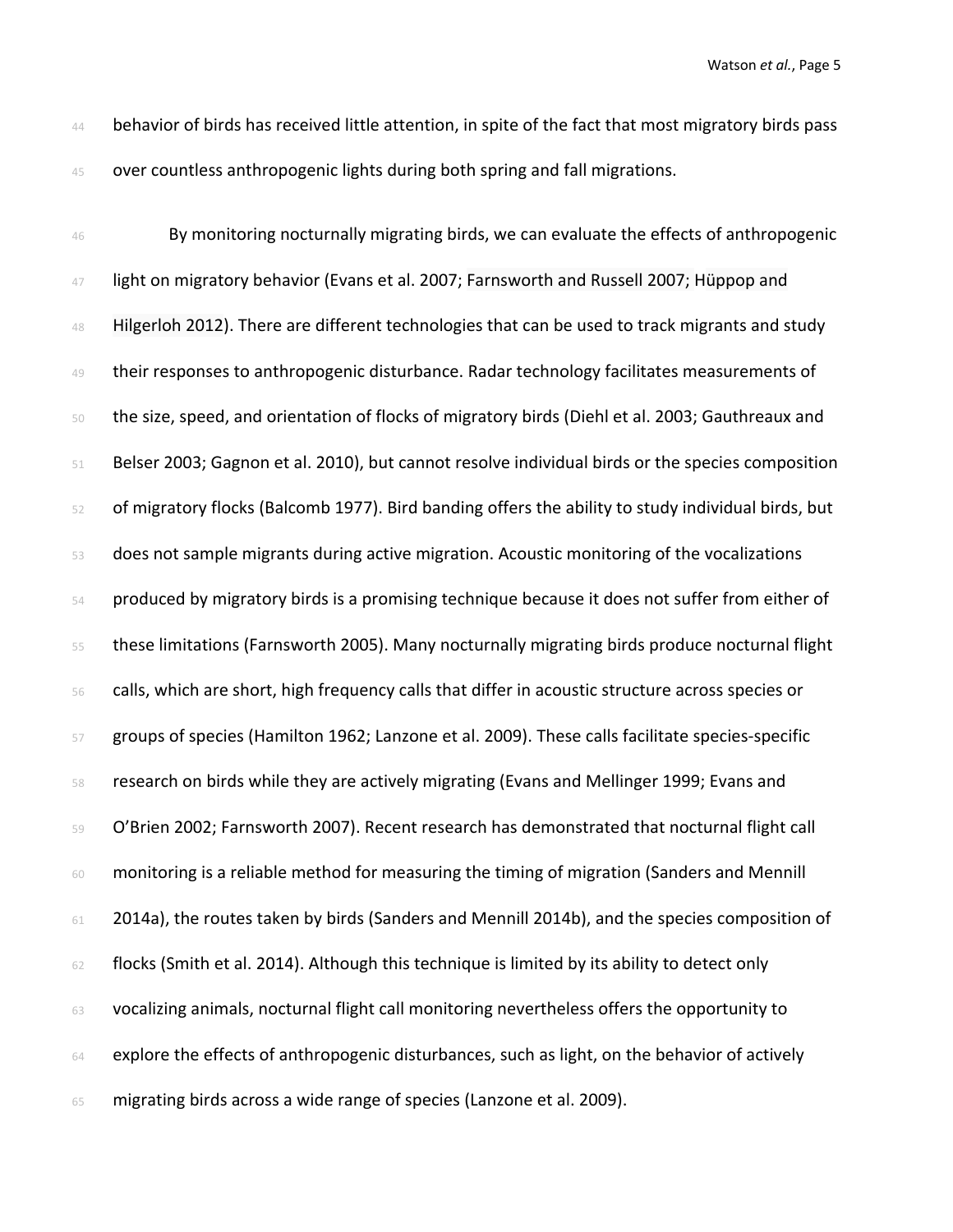| 66 | In this study, we assess the effects of anthropogenic light on nocturnally migrating birds          |
|----|-----------------------------------------------------------------------------------------------------|
| 67 | in the Great Lakes region, focusing on ground-level lights such as streetlamps and building lights. |
| 68 | We compare the number of nocturnal flight calls produced by birds passing over artificially lit     |
| 69 | sites versus nearby dark sites. Given that anthropogenic light may attract and disorient            |
| 70 | migrating birds (Longcore and Rich 2004), we predicted that more nocturnal flight calls and         |
| 71 | more species of migrants would be detected over artificially lit sites compared to dark sites.      |
| 72 | Moreover, if the absolute light intensity influences the behavior of nocturnal migrants, we         |
| 73 | predicted a positive association between number of flight calls recorded and the light intensity    |
| 74 | across sites.                                                                                       |

75

#### <sup>76</sup> **Materials and Methods**

77 We recorded nocturnal flight calls of migratory birds at 16 locations in Essex County,  $78$  Ontario, Canada in September and October, 2013. Each location contained a "light site," which <sup>79</sup> had a streetlight or building light nearby, and an adjacent "dark site," which had no artificial 80 light nearby (Fig. 1; location coordinates given in online supplementary table S1). Light sources 81 were broad spectrum lights with either high pressure sodium (HPS) or light emitting diode (LED) 82 bulbs. To avoid any confounding effects of urban noise, all sites were located in semi-rural 83 areas, including parklands, naturalized areas, low-density residential areas, and small 84 commercial properties. No measure of background noise was taken, but our recordings showed 85 no evidence of background noise obscuring the birds' calls, and no notable differences in the 86 acoustic profile of light sites versus dark sites. The light and dark sites at each recording location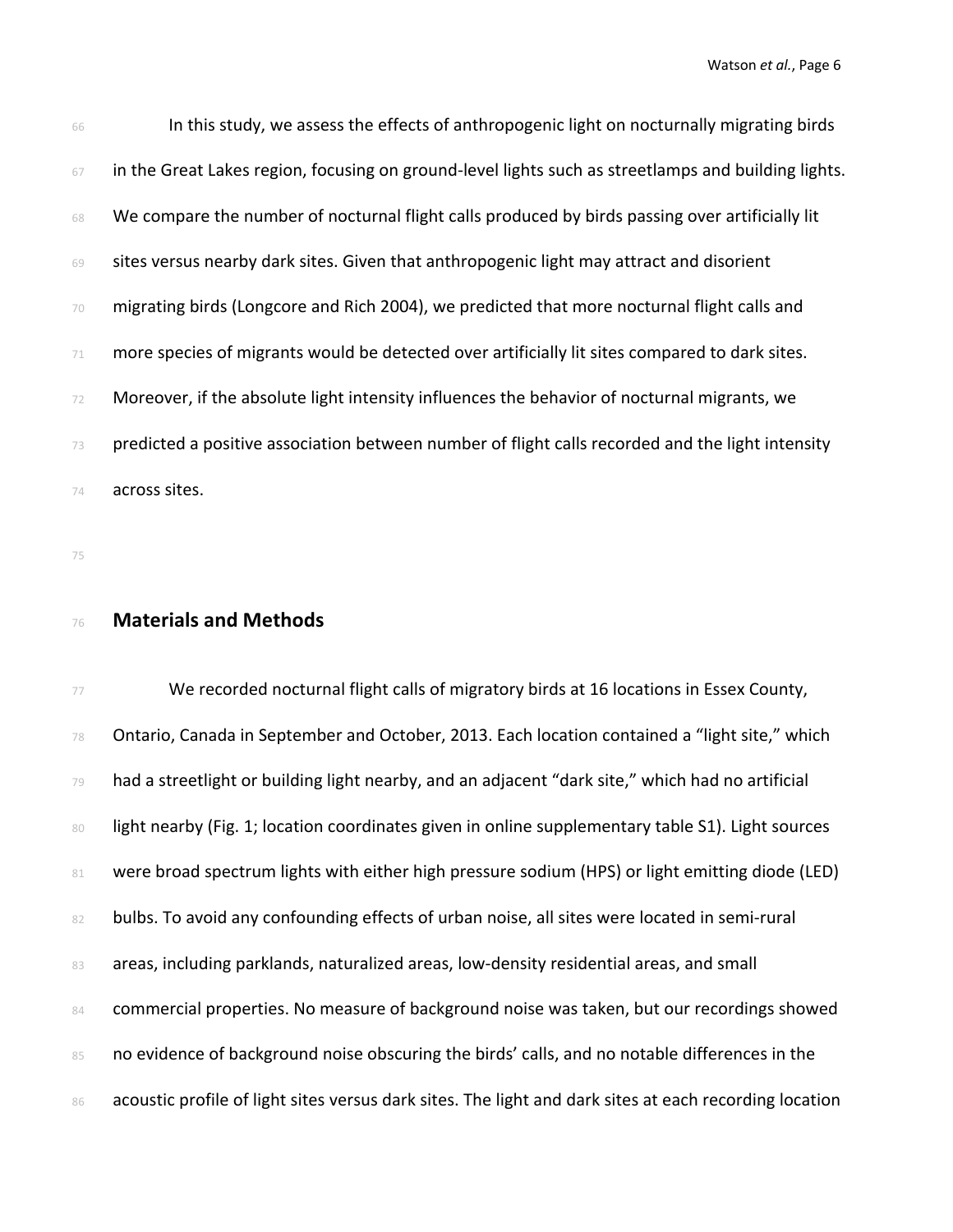| 87 | were separated by a distance of $2.3 \pm 1.0$ km (mean $\pm$ SE; range: $0.1 - 14.9$ km; Fig. 1). Locations |
|----|-------------------------------------------------------------------------------------------------------------|
| 88 | were separated from each other by a distance of $27.0 \pm 1.1$ km (mean $\pm$ SE; range: 4.6 – 54.1         |
| 89 | km). Habitat conditions were matched as closely as possible within pairs of sites; habitat                  |
| 90 | similarity was determined by a visual estimation of canopy cover and the type and density of                |
| 91 | surrounding vegetation. Light sites were typically on the edge of anthropogenic features such               |
| 92 | as roads and parking lots, while dark sites were often further away from roads and parking lots.            |
|    |                                                                                                             |
|    |                                                                                                             |
| 93 | We measured illumination at each recording site using a light meter (Extech Instruments                     |
| 94 | EA31 Digital Light Meter). We collected illumination measurements within three hours after                  |
| 95 | nautical twilight (i.e. when the geometric center of the sun is 12 degrees below the horizon),              |
| 96 | recording one measurement every 30 seconds for 10 minutes and then calculating an average                   |

98 each pair of sites, with only a short delay to travel between sites. We oriented the light meter 99 sensor upwards, at a height of 1 m, at the exact location where the recording equipment was 100 deployed. These light measurements confirmed that light sites were significantly brighter than <sup>101</sup> dark sites (Wilcoxon signed-rank test: W = 68, p<0.0001, n= 16 paired sites; site-specific light 102 levels are reported in online supplementary Table S1) with a median illuminance of 2.62 lux at 103 our 16 light sites (range:  $0.38 - 8.91$  lux) versus 0.03 lux at our 16 dark sites (range:  $0.02 - 0.10$ 104 lux). The light measurements at our light sites fall within the range of values observed for urban 105 skyglow (0.15 lux), residential side street lights (5 lux), and lit parking lots (10 lux; Gaston et al. <sup>106</sup> 2013).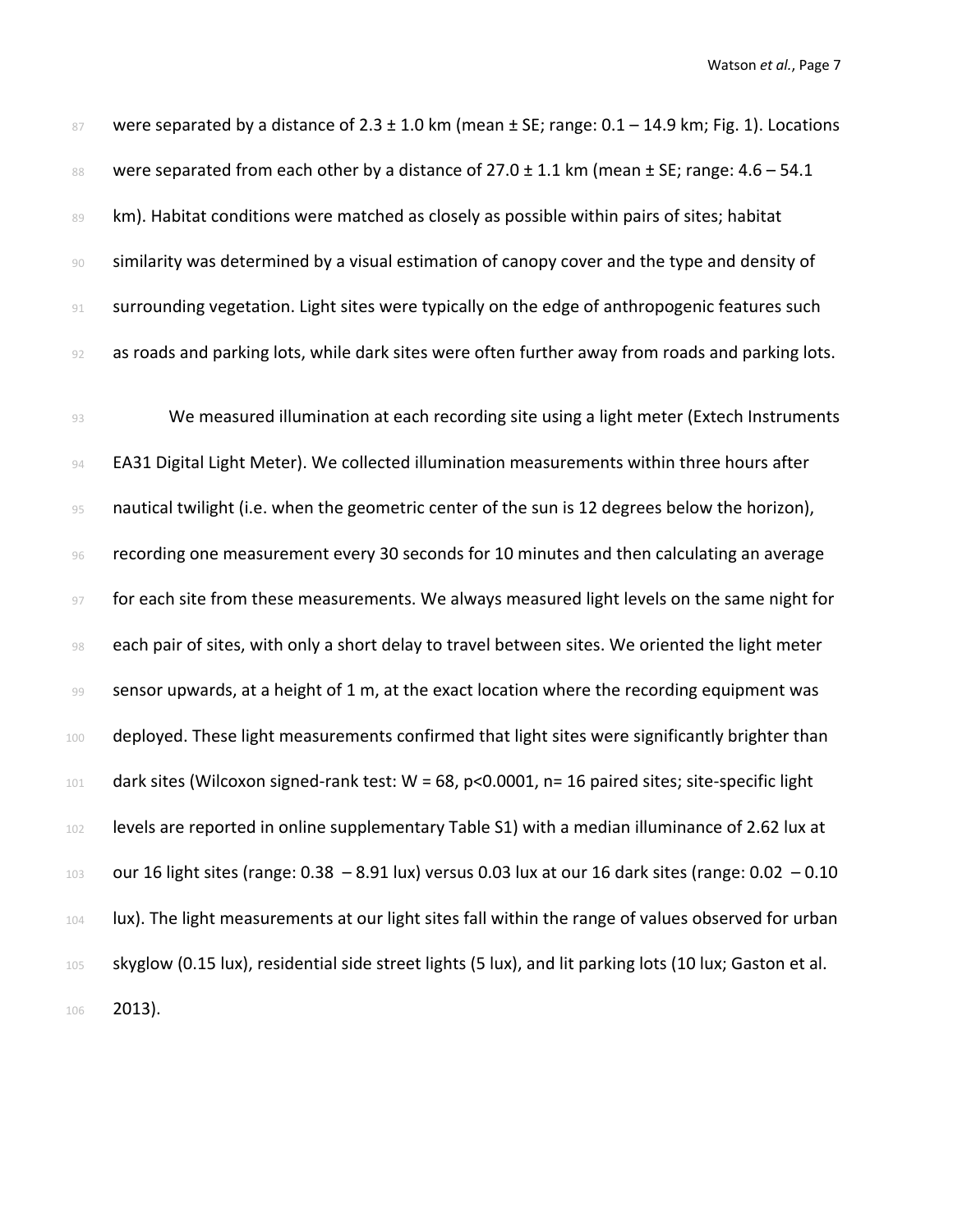| 107   | We recorded nocturnal flight calls from migratory birds using automated digital                      |
|-------|------------------------------------------------------------------------------------------------------|
| 108   | recorders (Wildlife Acoustic SM2 Song Meters; 44,100 Hz sampling frequency; 16 bit accuracy in       |
| 109   | wave format; gain settings: 2.5 V bias on, 1000 Hz high-pass filter on, 60 dB microphone pre-        |
| 110   | amplifier on). The weatherproof microphones (Wildlife Acoustics SMX-NFC) were attached to            |
| $111$ | the middle of a small plexiglass baffle by the manufacturer; this minimized recording of sounds      |
| 112   | from below the baffle. We mounted microphones at a height of 3.0 - 4.5 m atop steel poles that       |
| 113   | we fastened to trees or posts with nylon straps. At all sites, we mounted the microphones so         |
| 114   | that there were no obstructions between the microphone and the sky. At the 16 light sites, we        |
| 115   | mounted our microphones within 1 to 5 m of the light source.                                         |
|       |                                                                                                      |
| 116   | We followed an established protocol for identifying migrants based on recordings of                  |
| 117   | their nocturnal flight calls: see Sanders & Mennill (2014a). Recordings were scanned manually        |
| 118   | for calls, which were then compared to spectrograms of calls from known species for                  |
| 119   | identification. In some cases, the calls were distinctive at the species level, and in other cases   |
| 120   | they were distinctive at the level of a group of species with similar calls (as in Sanders & Mennill |
| 121   | 2014a, 2014b). The number of species included in each species group varied from two (e.g.            |
| 122   | Song Sparrows and Fox Sparrows produce very similar calls) to nine (e.g. the Zeep complex            |
| 123   | includes nine species of warbler, and the Upsweep category includes seven species of warbler         |
| 124   | and two sparrows; details are given in Appendix 1 of Sanders & Mennill 2014a). We counted all        |
| 125   | calls recorded between nautical sunset and nautical sunrise (i.e. when the geometric center of       |
| 126   | the sun is 12 degrees below the horizon); we chose to analyze this time interval to standardize      |
| 127   | across recordings the amount of time when natural light might interfere with anthropogenic           |
| 128   | light. For each pair of sites, we analyzed the same night of recording. We avoided nights when       |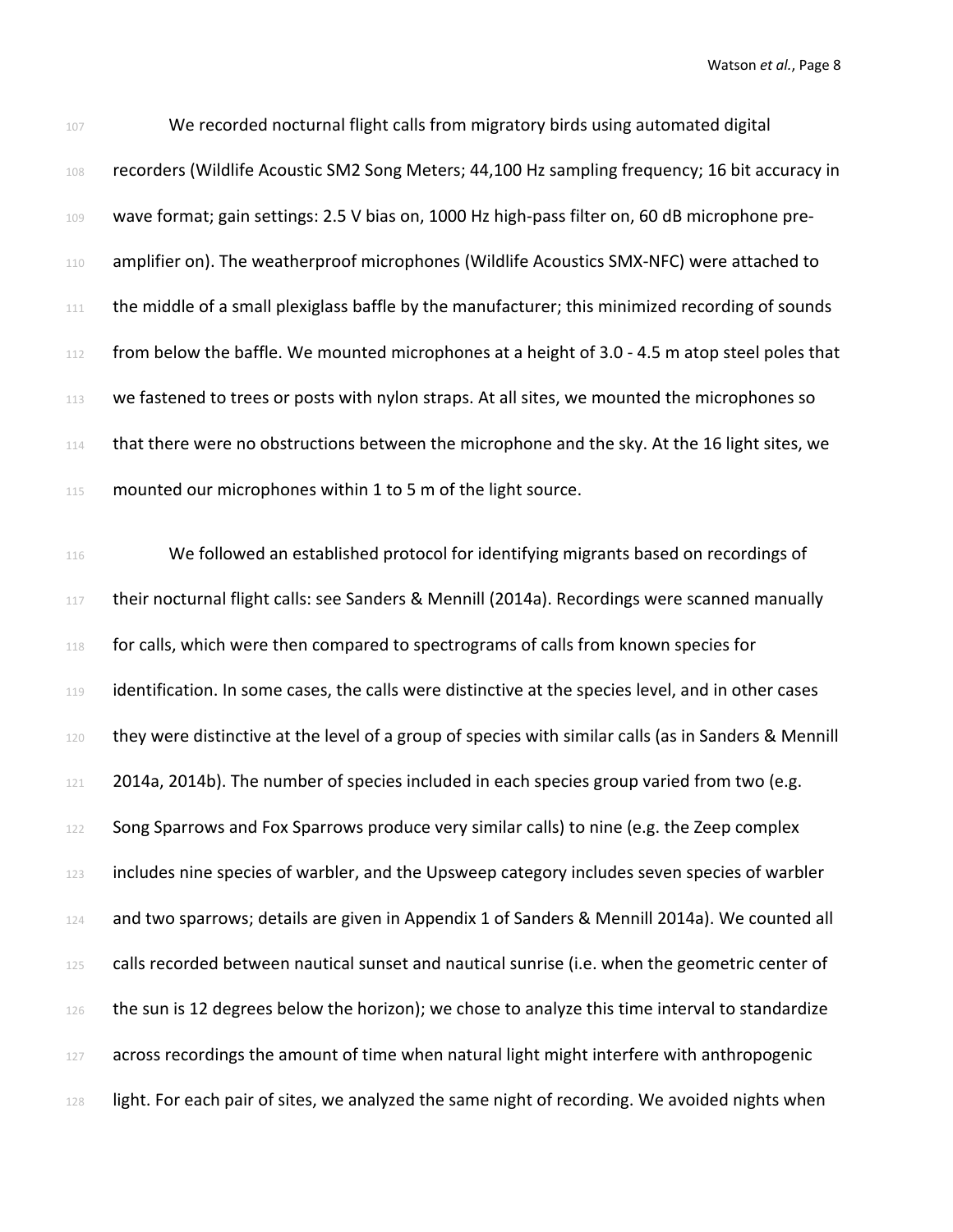| 129 | strong winds or rain produced noisy recordings, choosing the night with the lowest levels of            |
|-----|---------------------------------------------------------------------------------------------------------|
| 130 | background noise for our analysis of each pair of sites. We used four Song Meters and four              |
| 131 | microphones to collect the recordings, and we assigned the equipment at random to light and             |
| 132 | dark sites so that any variation in microphone sensitivity could not confound our analyses.             |
| 133 | Although we had four Song Meters available, we usually recorded only one pair of sites on a             |
| 134 | given night. In one instance we recorded two pairs of sites on the same night (i.e. our                 |
| 135 | recordings from the 16 pairs of sites come from 15 different nights).                                   |
|     |                                                                                                         |
| 136 | We used generalized linear mixed models (package: glmmADMB; Skaug et al. 2015) in R                     |
| 137 | (R Core Team 2015) to study the relationship between light and migration behavior. Response             |
| 138 | variables included the number of nocturnal flight calls and the number of species detected, and         |
| 139 | were modeled with a negative binomial distribution with a log link function. Fixed effects              |
| 140 | included site type (artificial light versus no artificial light) and light intensity (measured in lux). |
| 141 | Location (1-16) and recording night (1-15) were included as random effects to control for non-          |
| 142 | independence in our data. Throughout this paper we present values as median values and                  |
| 143 | interquartile ranges.                                                                                   |
|     |                                                                                                         |

144

### <sup>145</sup> **Results**

146 Across 16 recording locations, with each location containing an artificially-lit site and a 147 nearby dark site, we analyzed 352 hours of recordings (one night per location), yielding a total 148 of 1913 nocturnal flight calls from 15 different species or species-groups.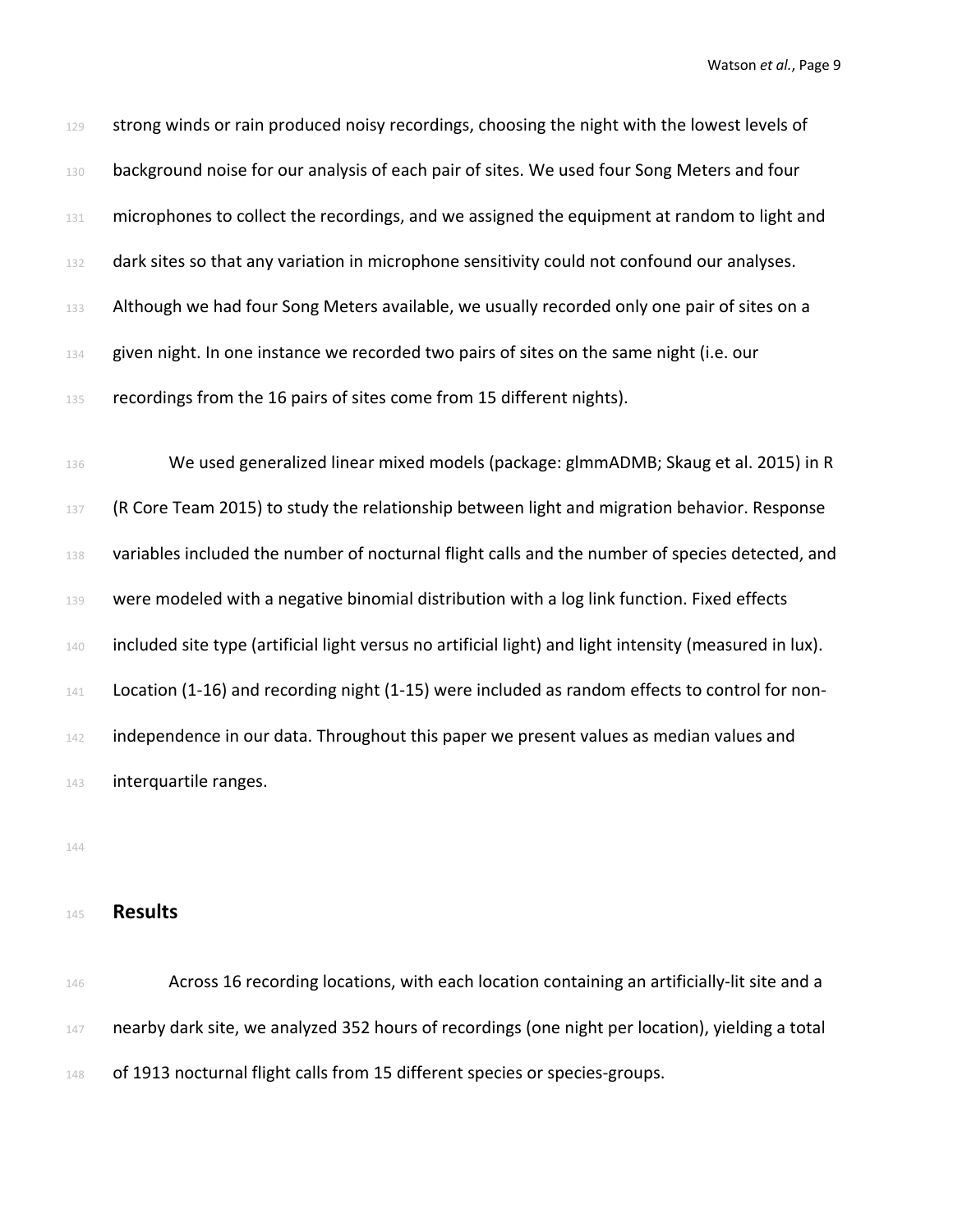| 149 | We recorded a median of 31.0 calls per night at light sites (interquartile range: $15 - 135$ ;                   |
|-----|------------------------------------------------------------------------------------------------------------------|
| 150 | range 8 - 344) compared to a median of 10.5 calls per night at dark sites (interquartile range: 4                |
| 151 | $-$ 39; range: $0 - 192$ ). Generalized linear mixed models revealed that significantly more                     |
| 152 | nocturnal flight calls were recorded at sites with artificial lights than at sites without artificial            |
| 153 | lights (Fig. 2a; main effect of site type: $z = 3.94$ , $p < 0.001$ , $n = 16$ locations with 2 sites per        |
| 154 | location, exp(coefficient [95% confidence interval]) = 3.8 [2.0 - 7.5]). Within both the light sites             |
| 155 | and dark sites, the number of calls detected did not covary with light intensity (main effect of                 |
| 156 | light intensity: $z = -1.26$ , $p = 0.210$ , $n = 16$ locations with 2 sites per location, exp(coefficient) =    |
| 157 | $0.9$ [0.8 - 1.1]).                                                                                              |
| 158 | We detected a median of 6.5 species or species-groups per night at light sites                                   |
| 159 | (interquartile range: $5.0 - 8.8$ ; range: $3 - 14$ ) versus a median of 4.5 species or species-groups at        |
| 160 | dark sites (interquartile range: $2.0 - 7.0$ ; range: $0 - 11$ ). Generalized linear mixed models reveal         |
| 161 | no statistical difference in the number of species at sites with artificial lights compared to sites             |
| 162 | without artificial lights (Fig. 2b; main effect of site type: $z = 1.60$ ; $p = 0.110$ , $n = 16$ locations with |
| 163 | 2 sites per location, exp(coefficient [95% confidence interval]) = $1.4$ [0.9 – $2.1$ ]). Within a given         |
| 164 | site type, the number of species detected did not covary with light intensity (main effect of light              |
| 165 | intensity: $z = 0.06$ , $p = 0.950$ , $n = 16$ locations with 2 sites per location, exp(coefficient) = 1.0       |
| 166 | $[0.9 - 1.1]$ .                                                                                                  |
|     |                                                                                                                  |

167 A survey of the species and species groups that were detected at the light versus dark 168 sites showed that no one particular species or species-group was systematically present or 169 absent from dark or light sites (Table 1). Contingency table analysis confirmed that the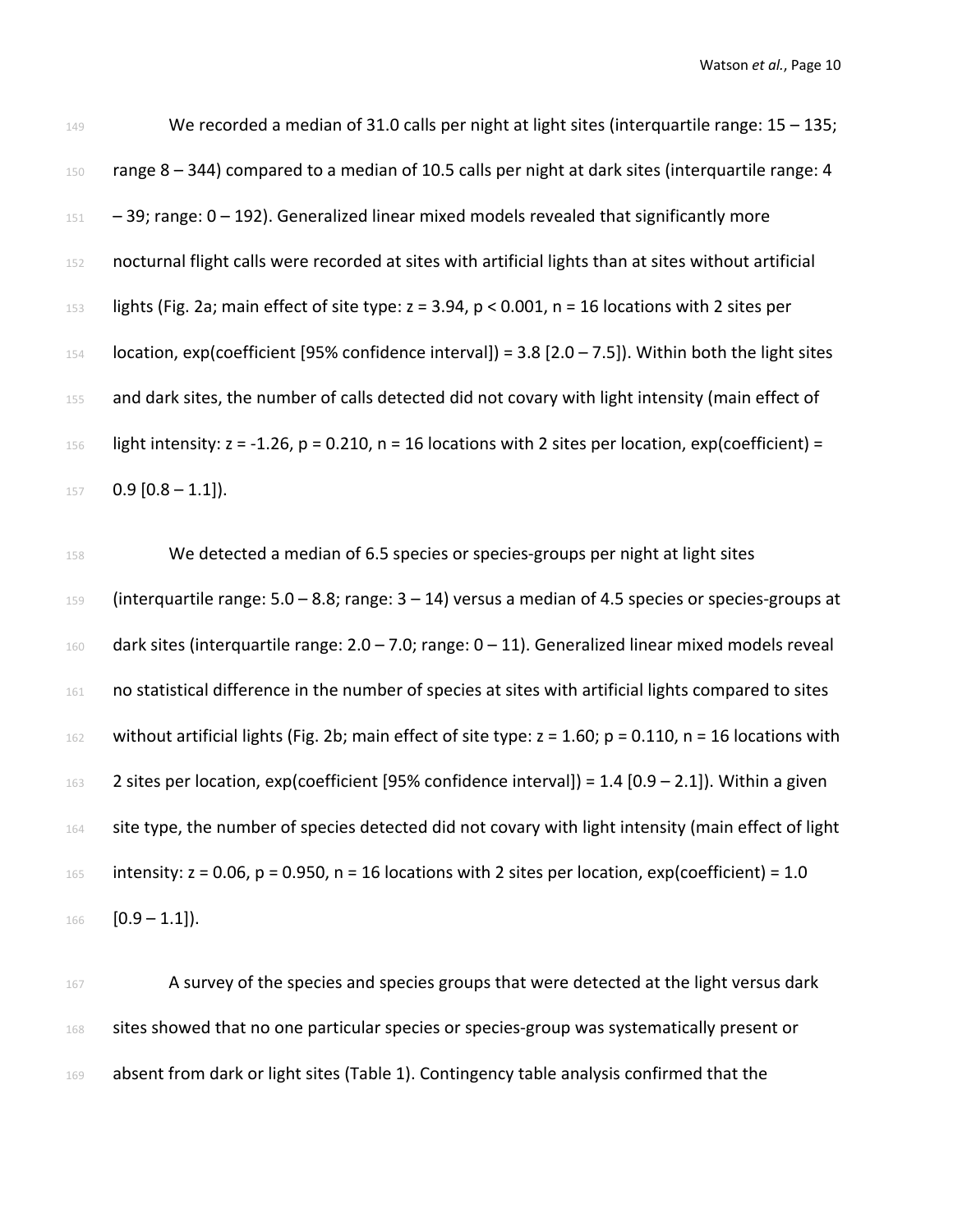$170$  frequencies of occurrence of each species were independent of site type (2  $\times$  17 contingency 171 table, Fisher's Exact Test:  $p > 0.999$ ; Table 1).

172

#### <sup>173</sup> **Discussion**

174 Along the busy migratory flyway surrounded by the Great Lakes, we detected more 175 nocturnal flight calls from migrating birds passing over sites with street-level anthropogenic 176 lights compared to nearby dark sites. One explanation for our findings is that ground-level 177 anthropogenic light disorients migrating birds, leading to higher calling rates at sites with <sup>178</sup> artificial lighting. Nocturnal migrants often move together in flocks (Larkin and Szafoni 2008). 179 Within these flocks, nocturnal flight calls may allow birds to maintain contact with other <sup>180</sup> individuals, or they may aid in orientation by maintaining flock cohesion and flight direction <sup>181</sup> (Hamilton 1962). Given that anthropogenic light has been shown to disorient nocturnal 182 migrants (Herbert 1970; Horváth et al. 2009), the observed increase in calls could reflect the 183 birds' need for more orientation signals when passing over well-lit areas. The disorientation 184 could cause birds to lower their altitude, bringing more birds within the range of our recorders, 185 or it could cause them to remain in the well-lit recording areas for longer periods of time, 186 leading to an increased rate of detection.

<sup>187</sup> Another possible explanation for our results is that anthropogenic light attracts 188 migrating birds, giving rise to higher calling rates at sites with ground-level anthropogenic lights. 189 Many species of birds are attracted to sources of anthropogenic light on communication towers,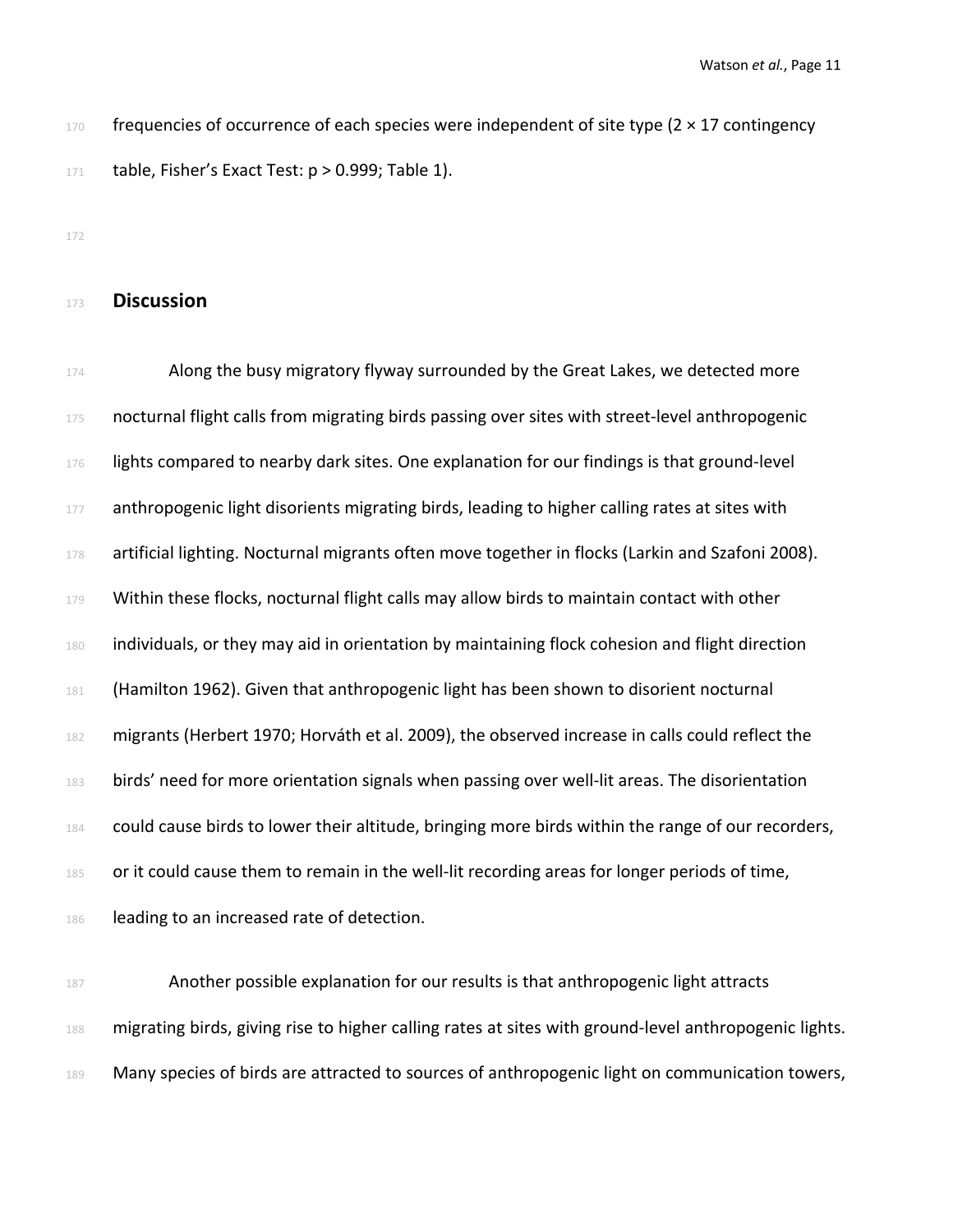| 190 | lighthouses, and oil platforms, often leading to fatal collisions (Cochran and Graber 1958; Wiese     |
|-----|-------------------------------------------------------------------------------------------------------|
| 191 | et al. 2001; Jones and Francis 2003). If street-level lights also attract birds - either by changing  |
| 192 | their course or by lowering their altitude - then this phenomenon could produce the observed          |
| 193 | increase in the number of calls detected. Both attraction and disorientation due to                   |
| 194 | anthropogenic light may occur in concert to explain our findings. These alternatives could be         |
| 195 | explored through future studies that combine nocturnal flight call monitoring with radar              |
| 196 | tracking, to evaluate whether birds change course or altitude when passing over sites with            |
| 197 | street-level anthropogenic lighting.                                                                  |
| 198 | Although we detected more flight calls above artificially lit versus dark sites, our                  |
| 199 | analyses did not detect a relationship between light intensity and either the number of calls or      |
| 200 | the number of species detected. This pattern held true within the 16 artificially lit sites but also  |
| 201 | within the 16 unlit sites. This finding suggests that artificial light has a categorical effect on    |
| 202 | migrating birds, although we note that our study did not include light intensities that were          |
| 203 | intermediate to those found at lit and unlit sites, or brighter than 8.9 lux at our brightest site. A |
| 204 | future study could use a variable light source, as pioneered by Evans et al. (2007), to monitor       |
| 205 | the number of calls and the number of species detected at the same site at multiple light             |
| 206 | intensities. This could include light intensities that are intermediate between our light and dark    |
| 207 | sites, as well as much brighter light intensities that would mimic the light intensity of passing     |
| 208 | over a city.                                                                                          |

<sup>209</sup> Our results are consistent with the idea that ground-level anthropogenic lights affect <sup>210</sup> nocturnally migrating birds, yet our results do not reveal the underlying mechanism. Artificial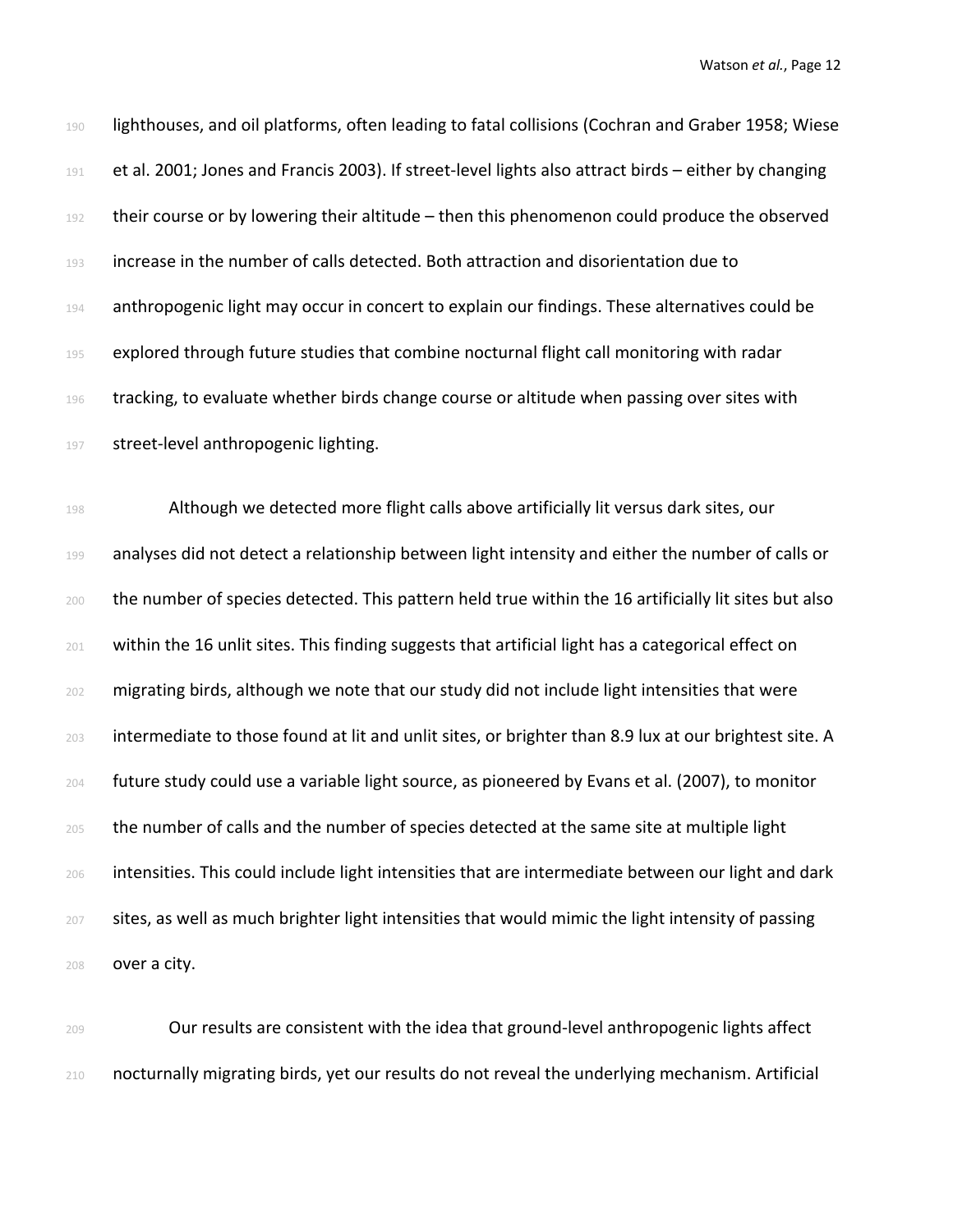| 211 | lights could drive migratory birds to fly at unusual altitudes, to follow circuitous migration paths, |
|-----|-------------------------------------------------------------------------------------------------------|
| 212 | to circle above well-lit areas, or to call at higher rates. Whichever of these explanations is        |
| 213 | correct, artificial lights appear to lead birds to migrate inefficiently, increasing the energetic    |
| 214 | demands or time requirements for migration. This, in turn, may decrease the likelihood of             |
| 215 | individual birds surviving migration, or influence the body condition of individuals arriving at      |
| 216 | the wintering or breeding grounds. All of these effects could have a negative impact on               |
| 217 | migratory birds, underscoring the importance of studying the consequences of anthropogenic            |
| 218 | modification of the natural environment.                                                              |
| 219 | Our results highlight the importance of selecting appropriate recording locations for                 |
|     |                                                                                                       |
| 220 | future research involving nocturnal flight call recordings. Street-level anthropogenic light can      |
| 221 | substantially increase the number of calls that are detected through acoustic monitoring.             |
| 222 | Therefore, future studies will avoid environmental biases in detecting migrants by measuring          |
| 223 | and controlling for anthropogenic light.                                                              |
| 224 |                                                                                                       |
|     |                                                                                                       |
| 225 | <b>Acknowledgements</b>                                                                               |
| 226 | We thank D. Ward for field assistance and C. Sanders and P. Pratt for logistical support. For         |
| 227 | property access we thank the Essex Region Conservation Authority, Jack Miner Migratory Bird           |
| 228 | Foundation, Ojibway Prairie Conservation Preserve, Setteringtons Fertilizer, and private              |

landowners M. & M. Phibbs, D. & M. Watson, D. & L. Armstrong, R. & M. Ward, D. & P. Nelner, J.

230 Guyitt, G. & S. Guyitt, and Z. Gray. Two anonymous reviewers and the editors at Condor: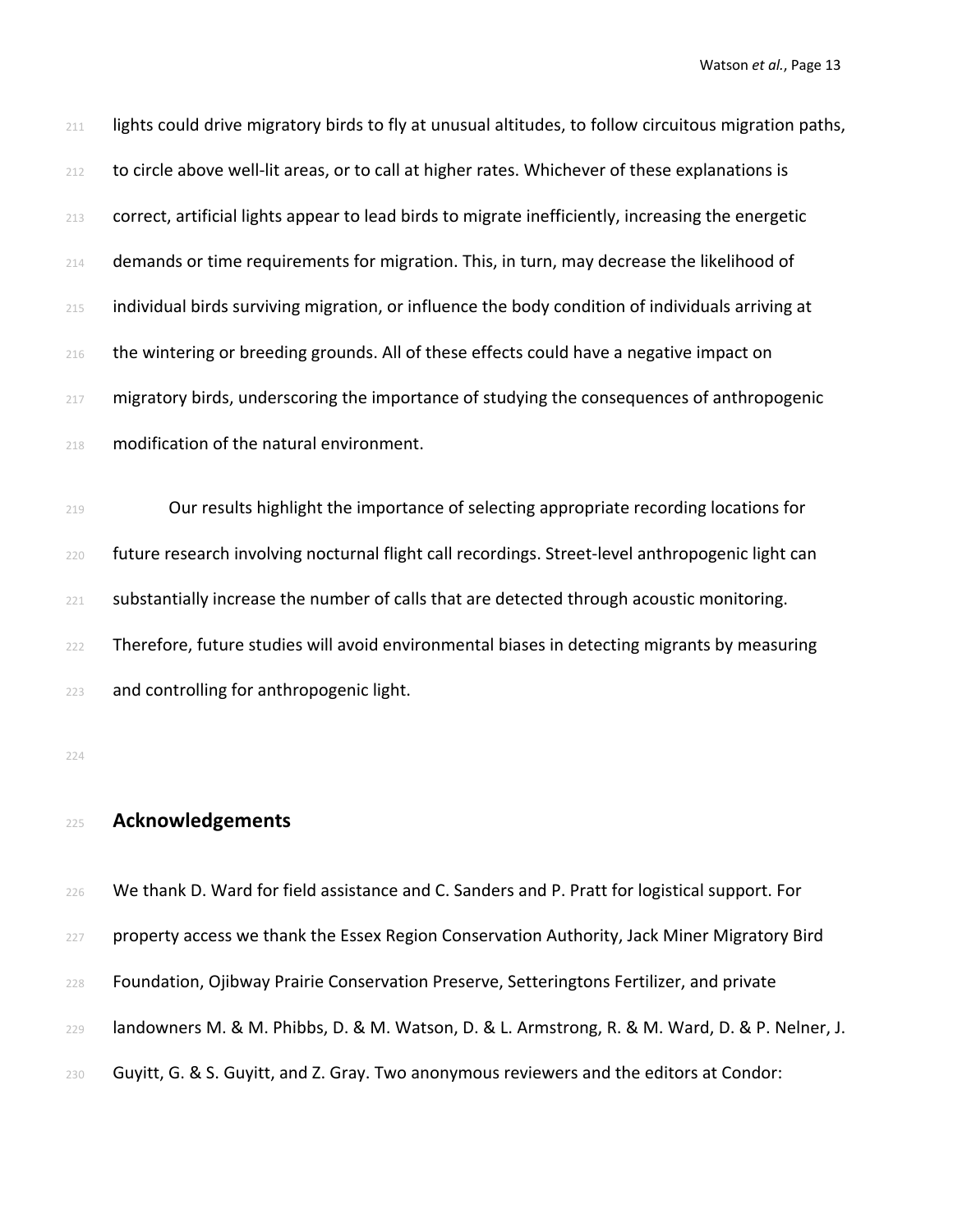- 231 Ornithological Applications helped to improve the manuscript. For financial support we thank
- 232 the Natural Sciences and Engineering Research Council of Canada (NSERC), the University of
- <sup>233</sup> Windsor, and the Caldwell First Nation.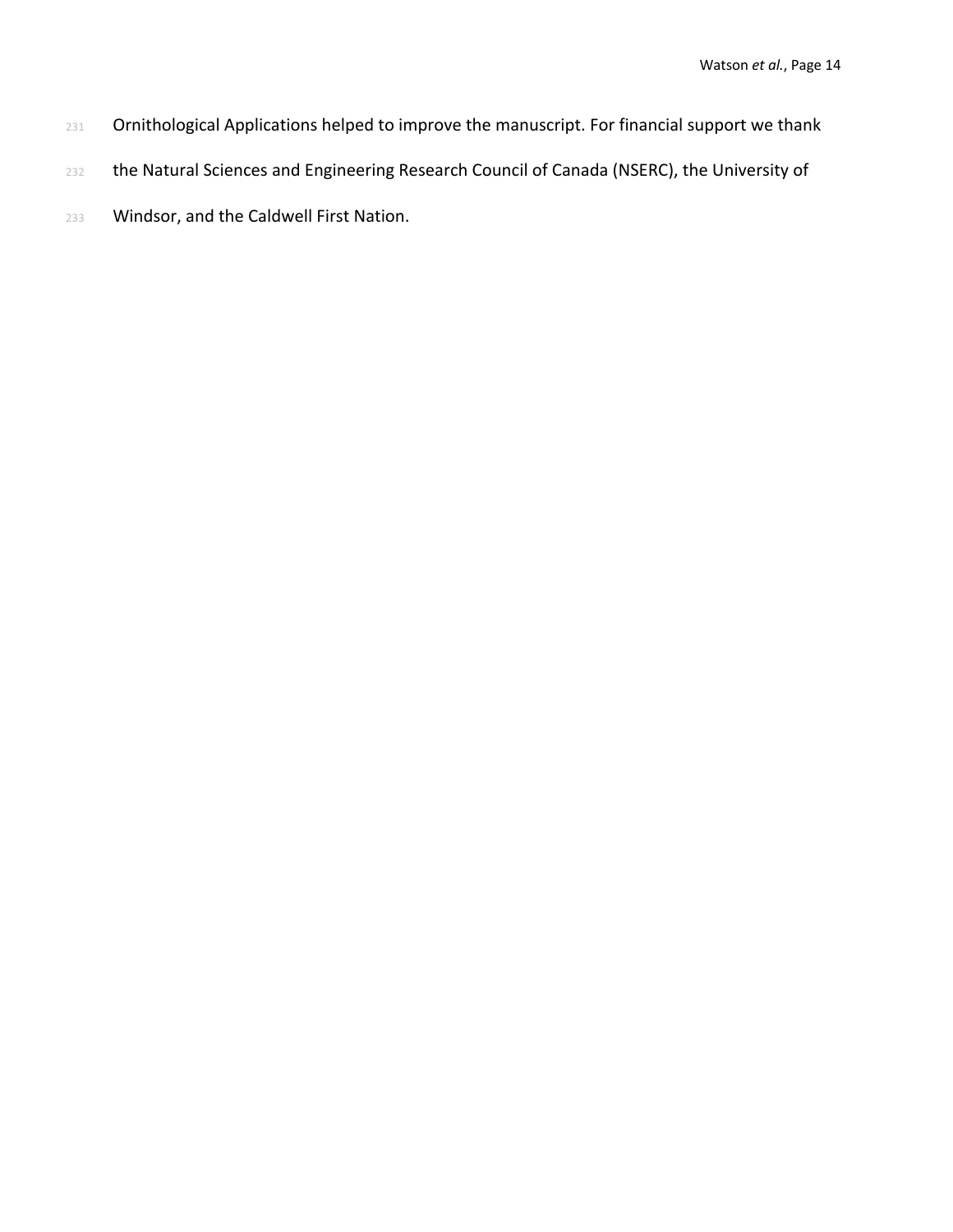## **References**

| 235 | Balcomb, R. 1977. The grouping of nocturnal passerine migrants. The Auk 94:479-488.               |
|-----|---------------------------------------------------------------------------------------------------|
| 236 | Cochran, W. W., and R. R. Graber. 1958. Attraction of nocturnal migrants by lights on a           |
| 237 | television tower. The Wilson Bulletin 70:378-380.                                                 |
| 238 | Davies, T. W., J. P. Duffy, J. Bennie, and K. J. Gaston. 2014. The nature, extent, and ecological |
| 239 | implications of marine light pollution. Frontiers in Ecology and the Environment 12:347-          |
| 240 | 355.                                                                                              |
| 241 | Diehl, R., H. R. P. Larkin, and J. E. Black. 2003. Radar observations of bird migration over the  |
| 242 | Great Lakes. The Auk 120:278-290.                                                                 |
| 243 | Doppler, M., B. Blackwell, T. DeVault, and E. Fernández-Juricic. 2015. Cowbird responses to       |
| 244 | aircraft with lights turned to their eyes: Implications for bird-aircraft collisions. The         |
| 245 | Condor 117:165-177.                                                                               |
| 246 | Evans, W. R., and M. O'Brien. 2002. Flight calls of migratory birds: Eastern North American       |
| 247 | landbirds. Old Bird, Inc. [CD-ROM]                                                                |
| 248 | Evans, W. R., Y. Akashi, N. S. Altman, and A. M. II. Manville. 2007. Response of night-migrating  |
| 249 | songbirds in cloud to colored flashing light. North American Birds 60:476-488.                    |
| 250 | Evans, W. R., and D. K. Mellinger. 1999. Monitoring grassland birds in nocturnal migration.       |
| 251 | Studies in Avian Biology 19:219-229.                                                              |
| 252 | Farnsworth, A. 2007. Flight calls of Wood-Warblers are not exclusively associated with            |
| 253 | migratory behaviors. The Wilson Journal of Ornithology 119:334-341.                               |
| 254 | Farnsworth, A., and R. W. Russell. 2007. Monitoring flight calls of migrating birds from an oil   |
| 255 | platform in the northern Gulf of Mexico. Journal of Field Ornithology 78:279-289.                 |
| 256 | Farnsworth, A. 2005. Flight calls and their value for future ornithological studies and           |
| 257 | conservation research. The Auk 12:733-746.                                                        |
| 258 | Gagnon, F., M. Bélisle, J. Ibarzabal, P. Vaillancourt, and J. P. L Savard. 2010. A comparison     |
| 259 | between nocturnal aural counts of passerines and radar reflectivity from a Canadian               |
| 260 | weather surveillance radar. The Auk 127:119-128.                                                  |
| 261 | Gauthreaux, S., and C. Belser. 2003. Radar ornithology and biological Conservation. The Auk       |
| 262 | 12:266-277.                                                                                       |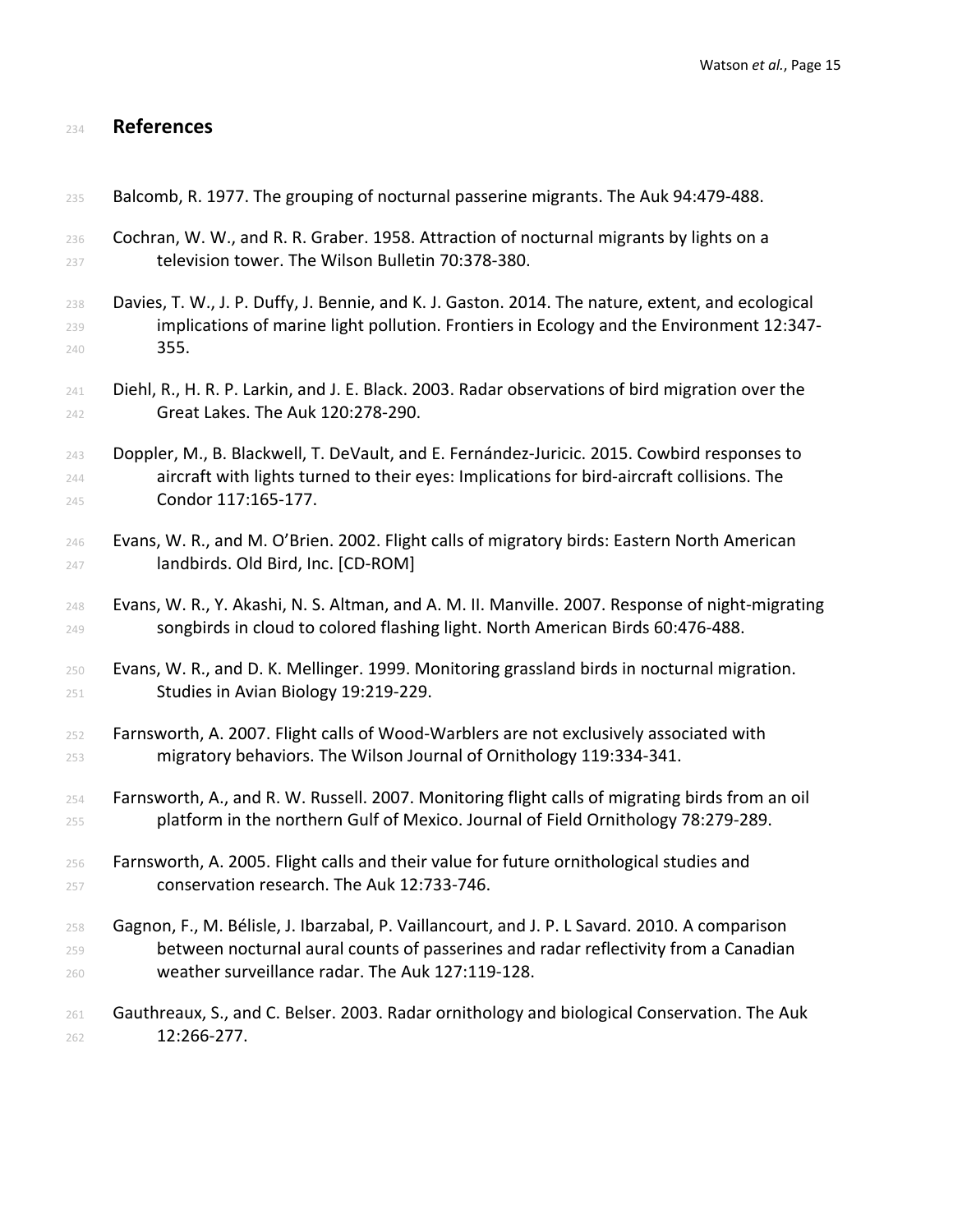- Gehring, J., P. Kerlinger, and A. Manville. 2009. Communication towers, lights, and birds: successful methods of reducing the frequency of avian collisions. Ecological Applications 19:505-514.
- Hamilton, W. J. 1962. Evidence concerning the function of nocturnal call notes of migratory birds. The Condor 64:390-401.
- Herbert, A. D. 1970. Spatial disorientation in birds. The Wilson Bulletin 82:400-419.
- Horváth, G., G. Kriska, P. Malik, and B. Robertson. 2009. Polarized light pollution: a new kind of ecological photopollution. Frontiers in Ecology and the Environment 7:317-325.
- Hüppop, O., and G. Hilgerloh. 2012. Flight call rates of migrating thrushes: effects of wind conditions, humidity and time of day at an illuminated offshore platform. Journal of Avian Biology 43:85-90.
- Hüppop, O., J. Dierschke, K. M. Exo, E. Fredrich, and R. Hill. 2006. Bird migration studies and potential collision risk with offshore wind turbines. Ibis 148:90-109.
- 276 Jones, J., and C. M. Francis. 2003. The effects of light characteristics on avian mortality at lighthouses. Journal of Avian Biology 34:328-333.
- Kempenaers, B., P. Borgström, P. Loës, E. Schlicht, and M. Valcu. 2010. Artificial night lighting **affects dawn song, extra-pair siring success, and lay date in songbirds. Current Biology** 20:1735-1739.
- Lanzone, M., E. Deleon, L. Grove, and A. Farnsworth. 2009. Revealing undocumented or poorly known flight calls of warblers (Parulidae) using a novel method of recording birds in captivity. The Auk 126:511-519.
- Larkin, R. P., and R. E. Szafoni. 2008. Evidence for widely dispersed birds migrating together at night. Integrative and Comparative Biology 48:40-49.
- Longcore, T., and C. Rich. 2004. Ecological light pollution. Frontiers in Ecology and the Environment 2:191-198.
- Loss, S., T. Will, S. Loss, and P. Marra. 2014. Bird-building collisions in the United States: estimates of annual mortality and species vulnerability. The Condor 116:8-23.
- Poot, H., B. J. Ens, H. De Vries, M. A. H. Donners, M. R. Wernand, and J. M. Marquenie. 2008. Green light for nocturnally migrating birds. Ecology and Society 13:47.
- R Core Team (2015). R: A language and environment for statistical computing. R Foundation for Statistical Computing, Vienna, Austria.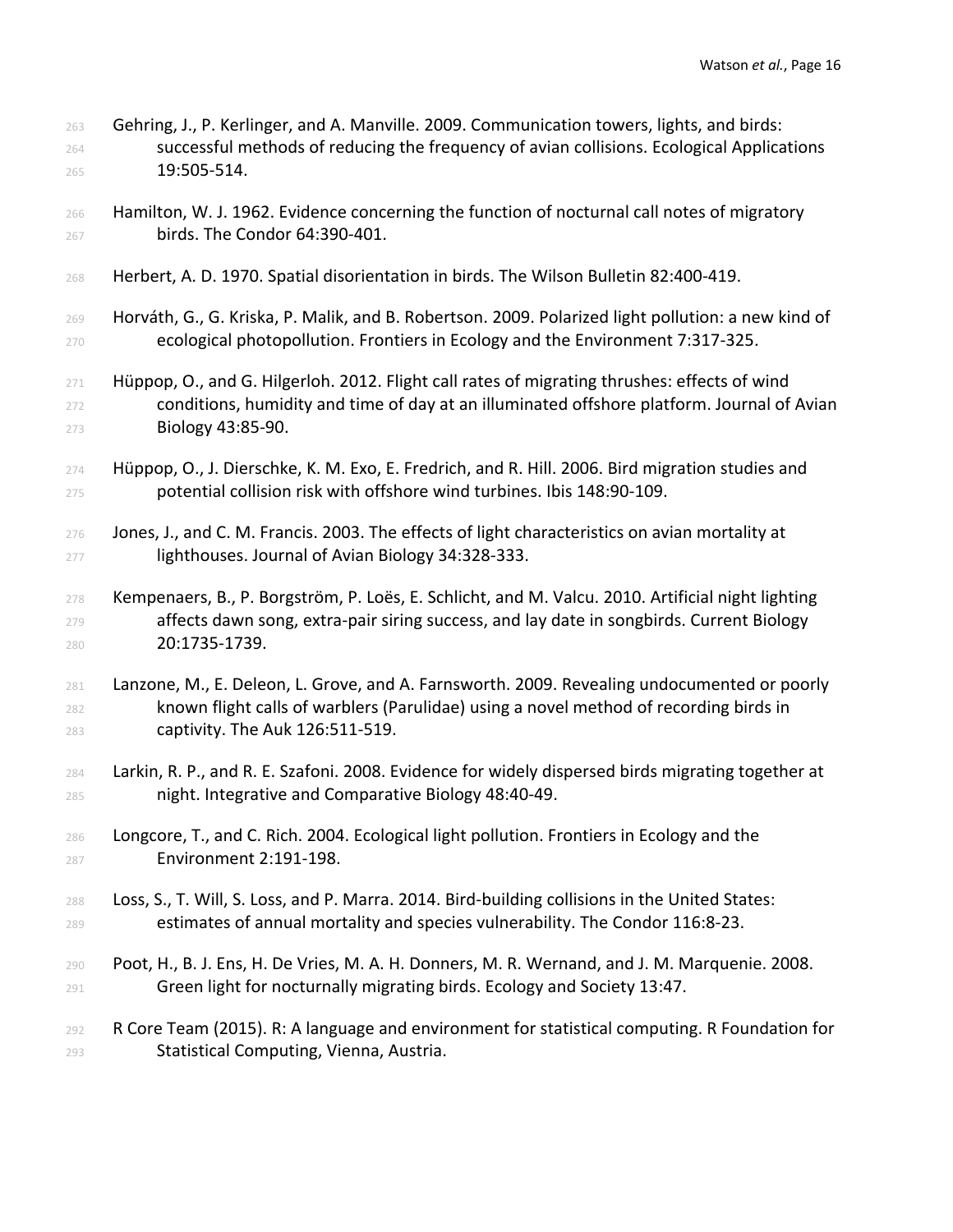- Sanders, C. E., and D. J. Mennill. 2014a. Acoustic monitoring of nocturnally migrating birds accurately predicts the timing and magnitude of migration through the Great Lakes. Condor 116:371-383.
- Sanders, C. E., and D. J. Mennill. 2014b. Acoustic monitoring of migratory birds over Lake Erie: avian responses to barriers and the importance of islands. Canadian Field-Naturalist 128:135-144.
- 300 Skaug, H., D. Fournier, B. Bolker, A. Magnusson, and A. Nielsen. 2015. Generalized Linear Mixed Models using 'AD Model Builder.' R package version 0.8.3.2.
- 302 Smith, A. D., P. W. C. Paton, and S. R. McWilliams. 2014. Using nocturnal flight calls to assess the fall migration of warblers and sparrows along a costal ecological barrier. PLoS ONE **9(3):e92218.**
- Wiese, F. K., W. A. Montevecchi, G. K. Davoren, F. Huettmann, A. W. Diamond, and J. Linke. 2001. Seabirds at risk around offshore oil platforms in the North-west Atlantic. Marine Pollution Bulletin 42:1285-1290.
- 308 Wiltschko, W. and R. Wiltschko. 1996. Magnetic orientation in birds. Journal of Experimental Biology 199:29-38.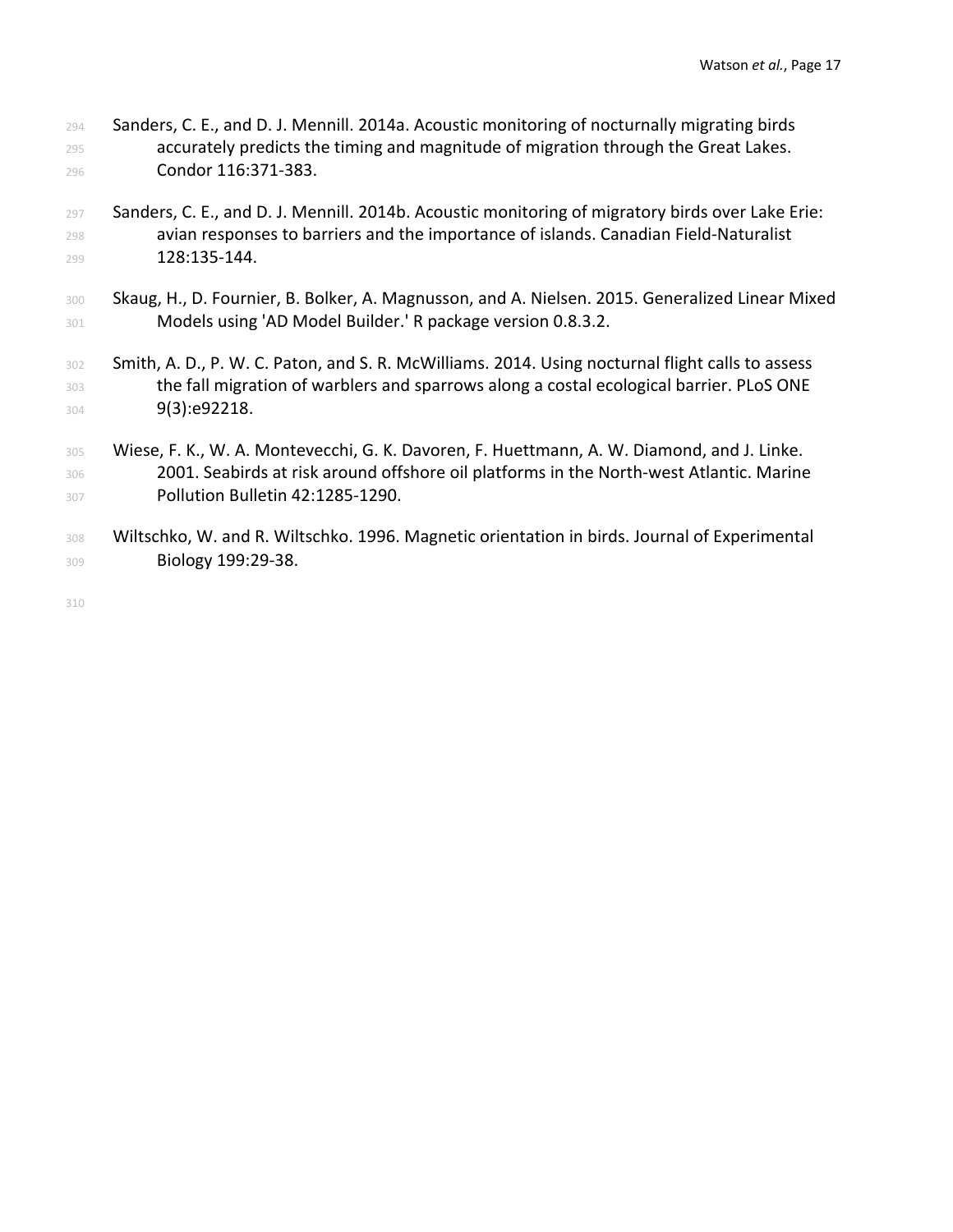## **Figure legends**





 **Figure 1.** Map of the study area showing the 16 recording locations, each with an artificially lit 315 site (white circles) and a dark site (black circles) in Essex County, Ontario, Canada. The inset 316 map at lower right shows the location of the recording area within the Great Lakes.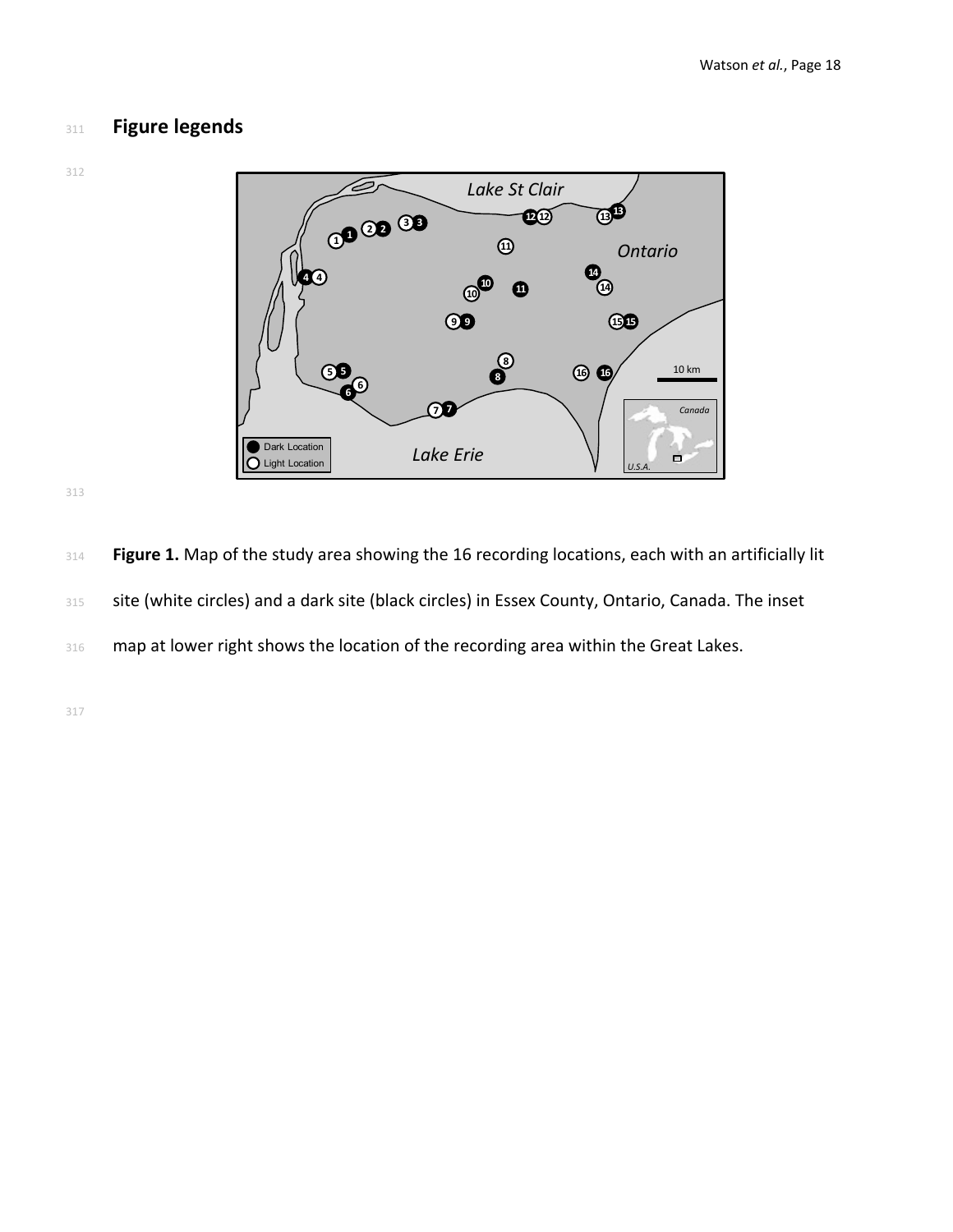

318

319 **Figure 2.** Paired comparisons of dark sites with no anthropogenic light (black circles) and nearby 320 sites lit by ground-level anthropogenic lighting (white circles) reveal that more nocturnal flight 321 calls were detected over artificially lit sites (a), but the number of species detected over lit and 322 unlit sites did not differ statistically (b). Values show total numbers of calls (a; values were log<sub>10</sub>-323 transformed to decrease clustering in the data) and total number of species detected (b) in one 324 night of recording at each of 16 pairs of sites. Points connected by a line represent a light and 325 dark site from the same general location.

326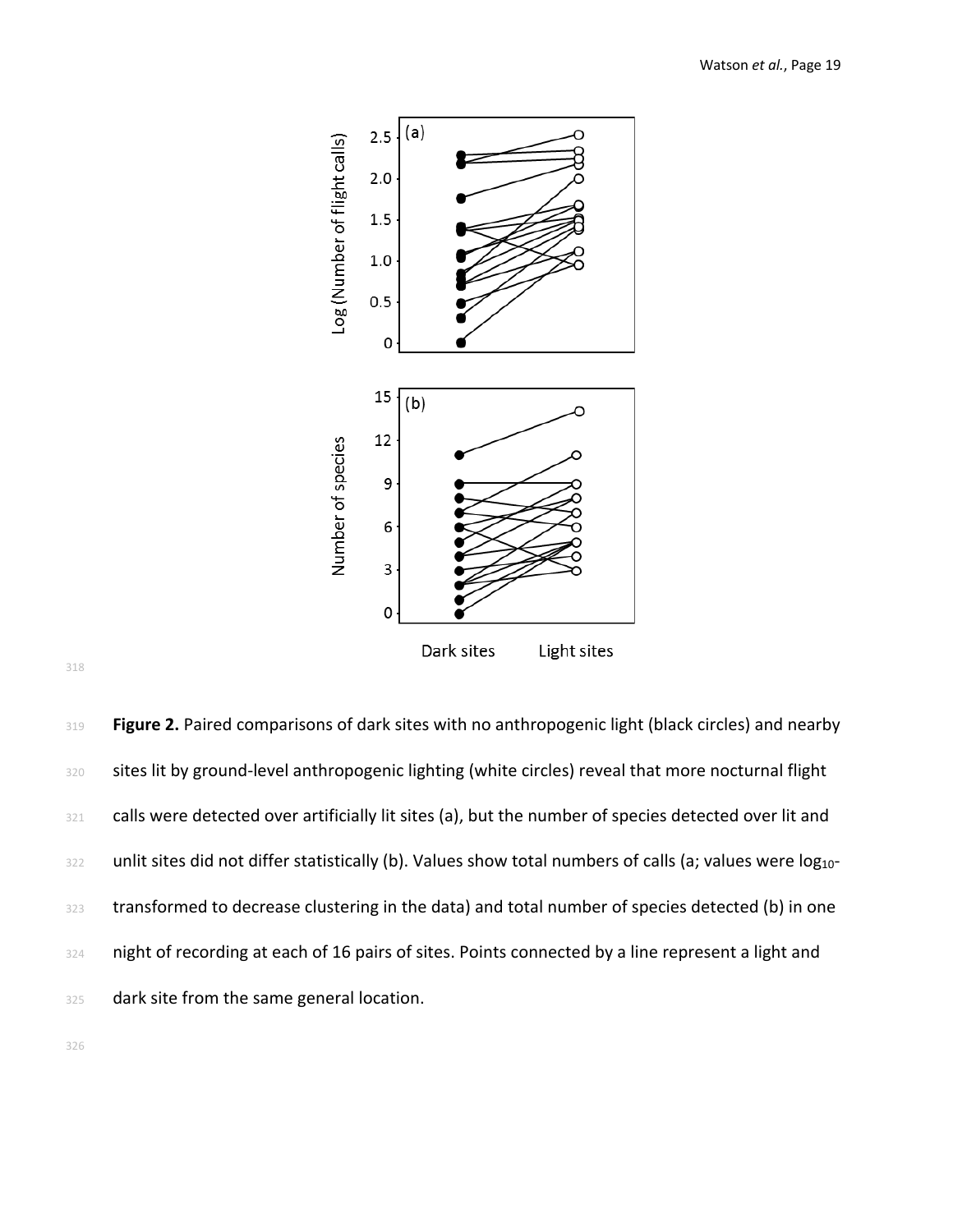- 327 Table 1. Nocturnal flight calls detected from different species or species groups at 16 light and
- 328 16 dark sites in the southern Great Lakes; the species and species group classification followed
- <sup>329</sup> Sanders & Mennill 2014a.

|                                                                     | <b>Number of sites</b> |                | <b>Number of calls</b> |                |
|---------------------------------------------------------------------|------------------------|----------------|------------------------|----------------|
| Species or Species Group *                                          | Light                  | <b>Dark</b>    | Light                  | <b>Dark</b>    |
| American Redstart (Setophaga ruticilla)                             | 3                      | 3              | 4                      | 18             |
| American Tree Sparrow (Spizella arborea)                            | $\overline{2}$         | 1              | 9                      | $\overline{2}$ |
| Canada Warbler (Cardellina canadensis)                              | 1                      | 1              | 1                      | $\mathbf 1$    |
| Gray-cheeked Thrush (Catharus minimus)                              | 6                      | 5              | 92                     | 43             |
| Hermit Thrush (Catharus guttatus)                                   | $\mathbf{1}$           | $\mathbf 0$    | 1                      | 0              |
| Ovenbird (Seiurus aurocapilla)                                      | $\mathbf{1}$           | $\mathbf 0$    | 1                      | 0              |
| Song Sparrow (Melospiza melodia) / Fox Sparrow (Passerella iliaca)* | 8                      | 5              | 76                     | 30             |
| Swainson's Thrush (Catharus ustulatus)                              | 10                     | 9              | 182                    | 76             |
| Veery (Catharus fuscescens)                                         | 4                      | $\overline{2}$ | 11                     | 4              |
| White-throated Sparrow (Zonotrichia albicollis)                     | $\overline{7}$         | 7              | 155                    | 92             |
| Wood Thrush (Hylocichla mustelina)                                  | $\mathbf{1}$           | $\mathbf{1}$   | $\mathbf{1}$           | $\mathbf{1}$   |
| Double Downsweep *                                                  | 14                     | 10             | 129                    | 133            |
| Single Downsweep *                                                  | 14                     | 8              | 130                    | 49             |
| Upsweep*                                                            | 16                     | 13             | 285                    | 124            |
| Zeep complex *                                                      | 15                     | 9              | 142                    | 88             |
| Unidentified high frequency                                         | 3                      | $\mathbf{1}$   | 21                     | $\overline{2}$ |
| Unidentified low frequency                                          | $\mathbf{1}$           | $\mathbf{1}$   | 9                      | $\mathbf 1$    |

330 \* Species groups include multiple species that produce nocturnal flight calls with similar spectro-temporal characteristics, ranging from two

species per category (the Song Sparrow / Fox Sparrow species group) to nine per group (e.g. the Zeep complex includes nine species of warbler,

332 and the Upsweep category includes seven species of warbler and two sparrows); details are given in Appendix 1 of Sanders & Mennill 2014.